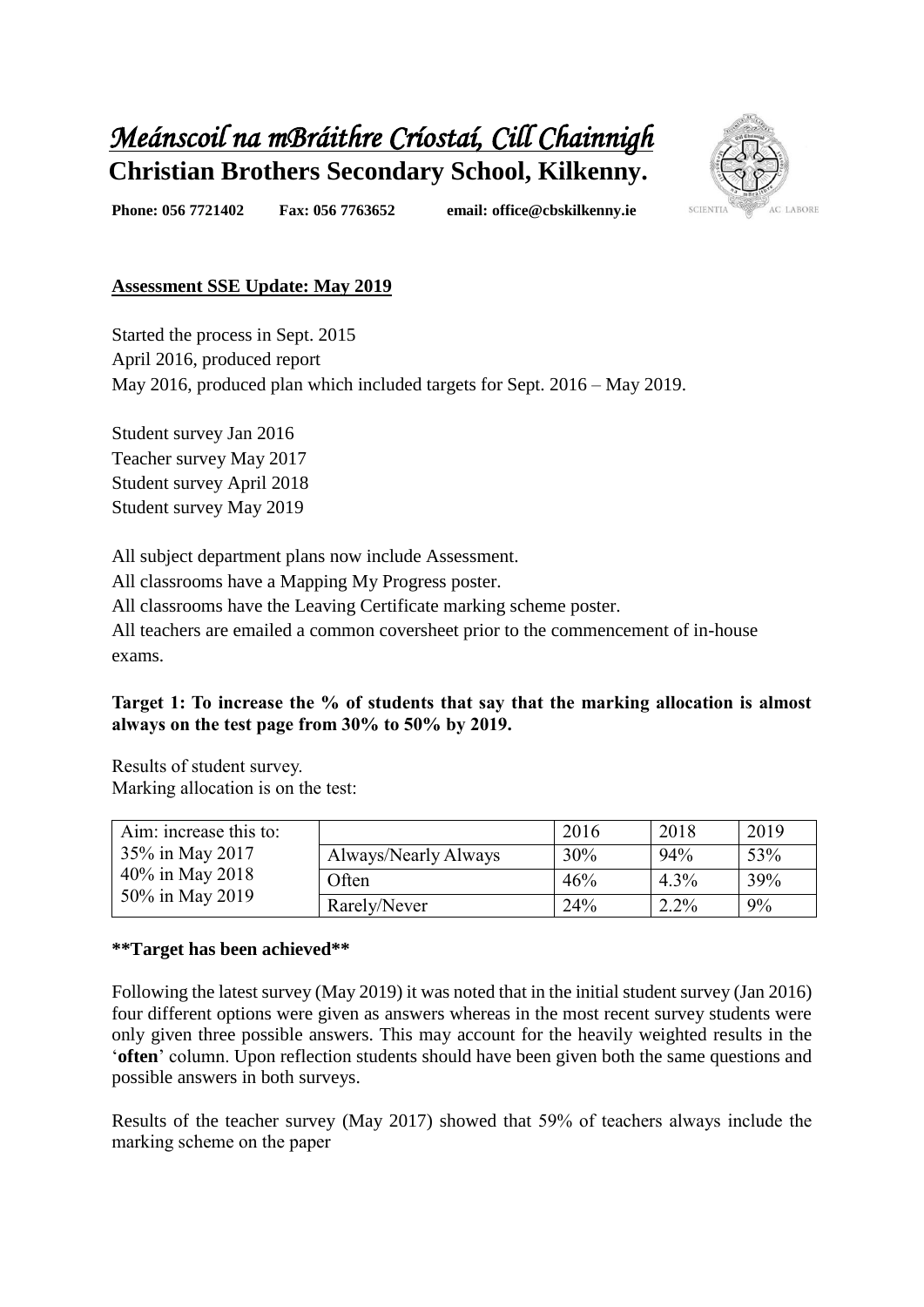#### **Further actions to continue to support SIP:**

- Display Leaving Certificate marking scheme in classrooms
- Use common cover sheet for exams
- Nominate teacher to take responsibility for individual tests
- Put the names of each teachers on the coversheet and \* beside the name of the teacher that compiled the exam.
- Gather and share tests on drive so all can view the marking allocation.
- Display marks clearly on each test

#### **Target 2: To increase the percentage of students that say that they almost always use Mapping My Progress in diary from 7% to 40% by 2019.**

Results of student survey

I use the Mapping my progress page in the diary

| Aim: increase this to:                                |                      | 2016  | 2018  | 2019 |
|-------------------------------------------------------|----------------------|-------|-------|------|
| 20% in May 2017<br>30% in May 2018<br>40% in May 2019 | Always/Nearly Always | $7\%$ | 52%   | 28%  |
|                                                       | Often                | 14%   | 23.9% | 37%  |
|                                                       | Rarely / Never       | 79%   | 23.9% | 35%  |

#### **Further actions to continue to support SIP:**

- Display Mapping My Progress posters in classrooms
- Encourage all students to use the Mapping My Progress page in their diaries.
- Identify appropriate test results to be recorded in Mapping My Progress charts, (2 or 3 tests)
- Check and Correct work regularly
- Encourage parents to sign tests regularly.

#### **Target 3: To provide students with learning opportunities using the techniques which they have identified as the most useful.**

A survey of  $3<sup>rd</sup>$  and  $6<sup>th</sup>$  Year students in Jan 2016 showed that the learning techniques that are most useful are,

- 48% making my own notes
- 41% rereading and practicing
- 33% taking down teachers' notes
- 28% learning by heart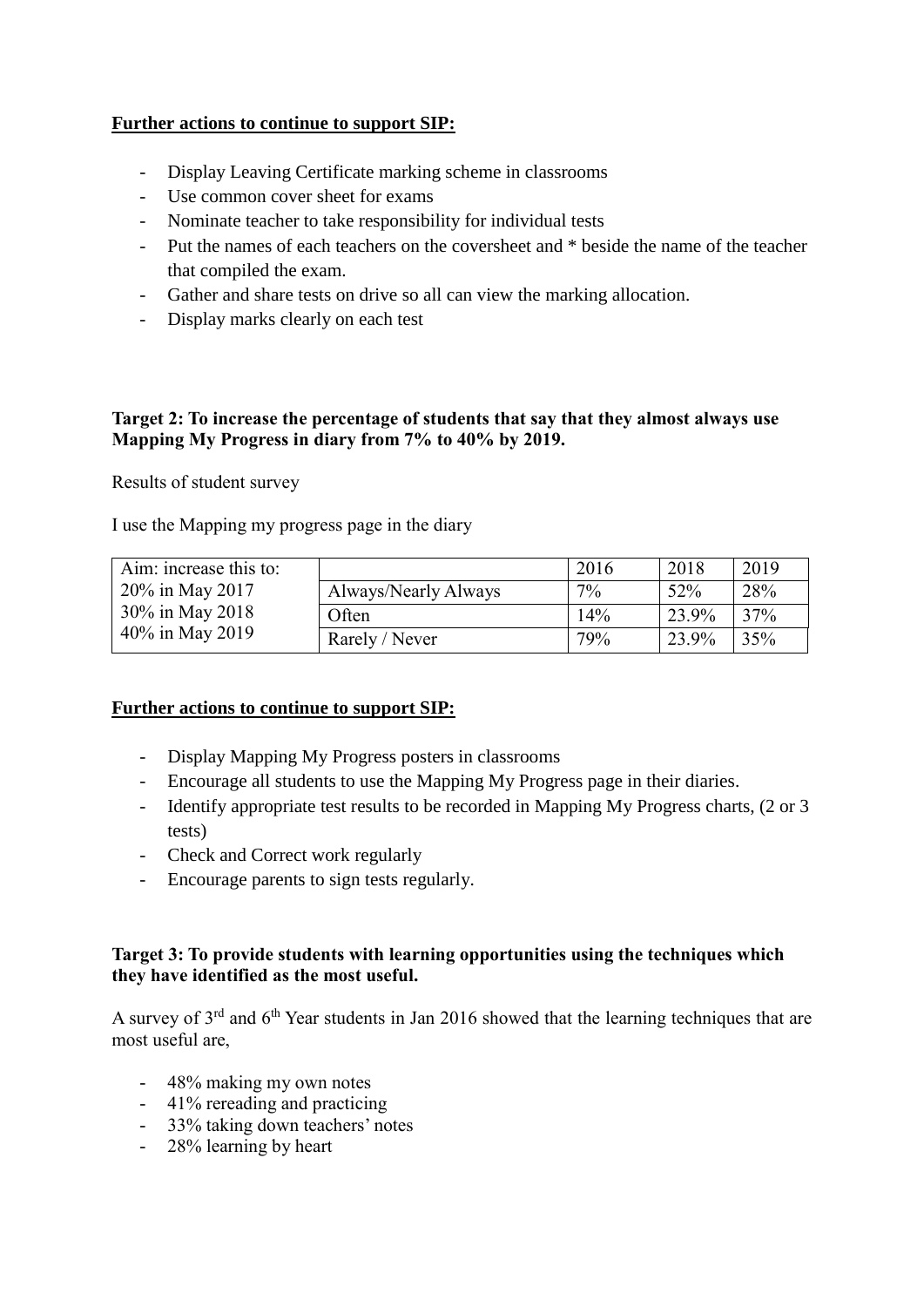Results of the teacher survey (May 2017) showed that 80% of teachers always or almost always ask students to make their own notes

### **Further actions to continue to support SIP:**

- Discuss best note taking and note making practices and decide on which methodologies work best within your department
- Recommend, encourage and implement these techniques within your class
- Encourage and support students to make their own notes
- Encourage brainstorming and a collaborative approach with subject department meetings
- Each subject department to put emphasis on note taking which is shared with students
- Generate electronic versions of notes, links and resources and share them electronically with students (feeds into Managing Myself and Information Skill)
- Encourage students to reply or submit work electronically
- Use a shared drive with students and teachers
- Learning Support teachers are to practice note taking skills with students
- Equip students with the necessary skills to help them to make their own notes.
- Study skills course to encourage good practice.

#### **Target 4: To provide students with assessment opportunities using the approaches which they have identified as the most motivational**.

A survey of  $3<sup>rd</sup>$  and  $6<sup>th</sup>$  Year students in Jan 2016 showed what motivates them to learn is,

- 43% said class tests
- 42% said homework
- 36% said oral questioning

Results of the teachers' survey showed that,

- 84% of teachers said that they regularly use 40-minute chapter/topic tests as a form of assessment
- 73% use homework as a form of assessment

#### **Further actions to continue to support SIP:**

- encourage brainstorming and collaborative approach within departments.
- discuss types of assessment which works best for both students and teachers within departments
- continue to give class assessments regularly
- continue to check and correct homework regularly
- generate electronic versions of assessment and marking schemes and share them electronically.